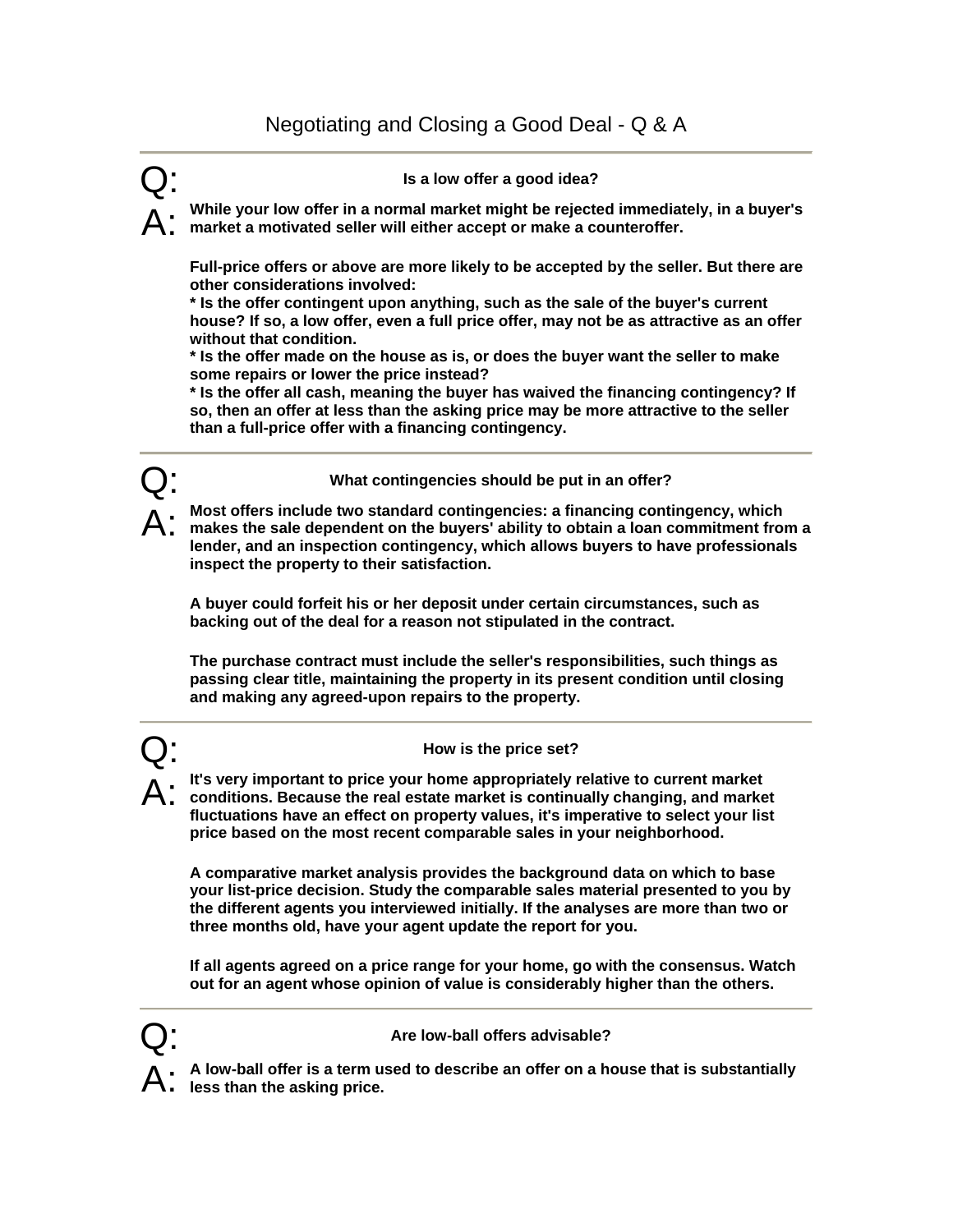**While any offer can be presented, a low-ball offer can sour a prospective sale and discourage the seller from negotiating at all. Unless the house is very overpriced, the offer will probably be rejected.** 

**You should always do your homework about comparable prices in the neighborhood before making any offer. It also pays to know something about the seller's motivation. A lower price with a speedy escrow, for example, may motivate a seller who must move, has another house under contract or must sell quickly for other reasons.** 

### Q: **Are interest rates negotiable?**

A: **Some lenders are willing to negotiate on both the loan rate and the number of points but this isn't typical among established lenders who set their rates like large corporations set the prices on their goods. Nevertheless, it pays to shop around for loan rates and know the market before you go in to talk to a lender. You should always look at the combination of interest rate and points and get the best deal possible.** 

**The interest rate is much more open to negotiation on purchases that involve seller financing. These usually are based on market rates but some flexibility exists when negotiating such a deal.** 

**When shopping for rates, look for published rates in local newspapers or check the growing number of Internet sites that publish such information.** 



Q: **Can you buy homes below market?** 

A: **While a typical buyer may look at five to 10 homes before making an offer, investors who make bargain buys usually go through many more. Most experts agree it takes** 

**a lot of determination to find a real "bargain." There are a number of ways to buy a bargain property:** 

**\* Buy a fixer-upper in a transitional neighborhood, improve it and keep it or resell at a higher price.** 

**\* Buy a foreclosure property (after doing your research carefully).** 

**\* Buy a house due to be torn down and move it to a new lot.** 

**\* Buy a partial interest in a piece of real estate, such as part of a tenants-in-common partnership.** 

**\* Buy a leftover house in a new-home development.** 



Q: **Can you negotiate the price on new homes?** 

A: **It can be difficult to negotiate the sales price with a developer because they may claim their prices are based on fixed construction costs. But it doesn't hurt to try.** 

**Experts say builders are more likely to be flexible on price at the very beginning and the very end of a development project. Early on, most developers want to move people in quickly so the project picks up momentum. Later, developers may be more inclined to accept lower offers when only a few units remain.** 

**If negotiating the price doesn't work, buyers commonly negotiate for better amenities (upgrade carpet, light fixtures, etc.) or lot location. Experts say a**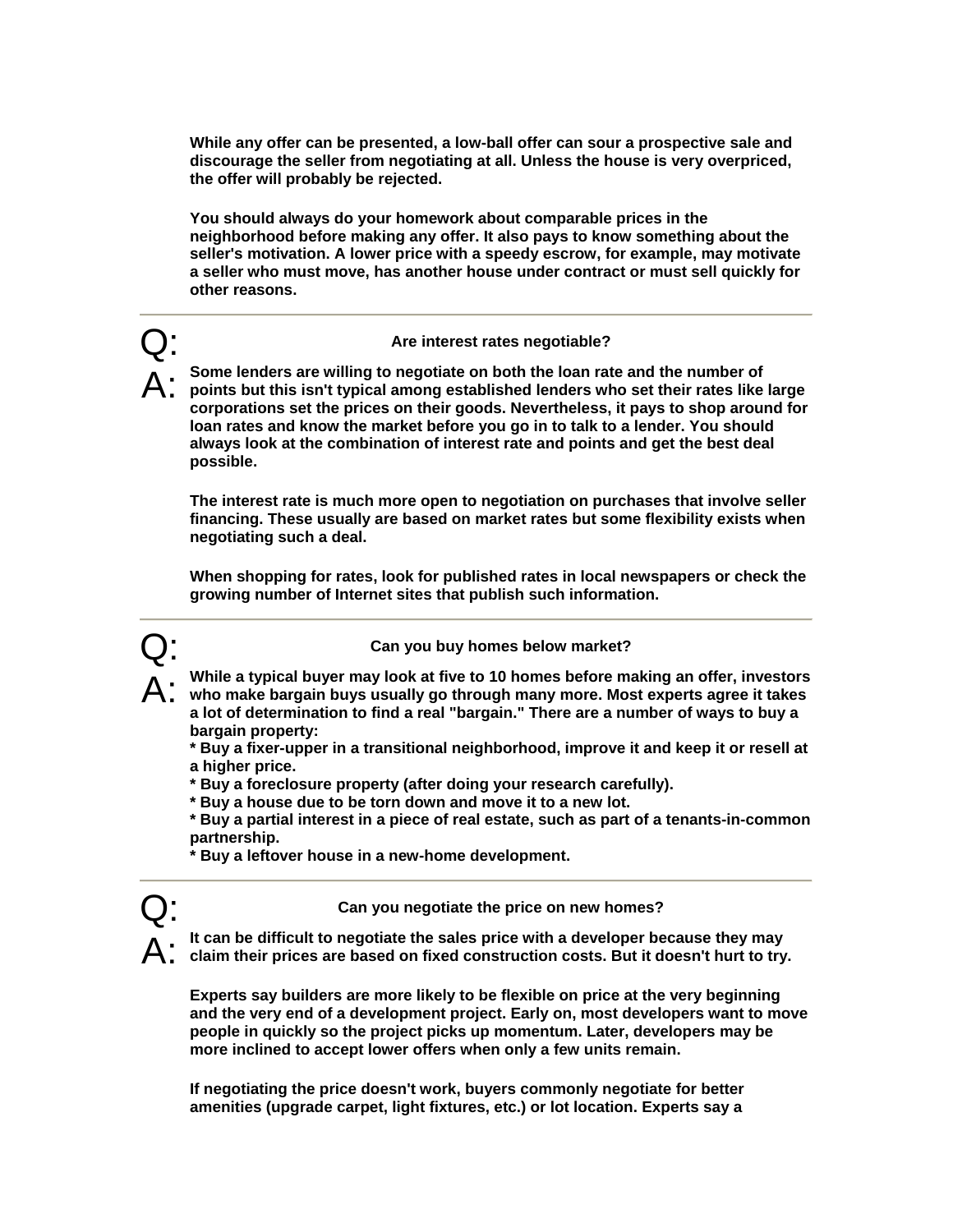**developer will rarely pass up a deal over a couple hundred dollars' worth of carpeting, for example.** 

Q: **Who gets the furnishings when a home is sold?** 

A: **Fixtures, any kind of personal property that is permanently attached to a house (such as drapery rods, built-in bookcases, tacked-down carpeting or a furnace), automatically stay with the house unless specified otherwise in the sales contract. But you can consider anything that is not nailed down negotiable. This most often involves appliances that are not built in (washer, dryer, refrigerator, for example), although some sellers will be interested in negotiating for other items, such as a piano.** 

Q: **What do you think of get-rich-quick real estate schemes?** 

A: **Most real estate experts say there is no such thing as getting rich quick in real estate. But there are no end of get-rich-quick programs presented to the public as alternative methods of buying real estate.** 

**Some are reputable while others depend on your financial circumstances to work. A handful are simply scams.** 

**Many get-rich-on-real-estate programs offer advice on how to buy government foreclosure properties and participate in other government programs. Most of this information can be obtained by calling the government offices involved directly.** 

**Anyone interested in real estate investments would be wise to explore a variety of sources. Most investors view real estate as a long-term investment. Deals that sound too good to be true often are.** 

## Q: **What is the best time to buy?**

A: **Because many buyers prefer to move in the spring or summer, the market starts to heat up as early as February. Families with children are anxious to buy so they can move during summer vacation, before the new school year begins.** 

**The market slows down in late summer before picking up again briefly in the fall. November and December have traditionlly been slow months, although some astute buyers look for bargains during this period.** 

## Q: **What are some tips on negotiation?**

A: **The more you know about a seller's motivation, the stronger a negotiating position you are in. For example, a seller who must move quickly due to a job transfer may be amenable to a lower price with a speedy escrow. Other so-called "motivated sellers" include people going through a divorce or who have already purchased another home.** 

**Remember, that the listing price is what the seller would like to receive but is not necessarily what they will settle for. Before making an offer, check the recent sales prices of comparable homes in the neighborhood to see how the seller's asking**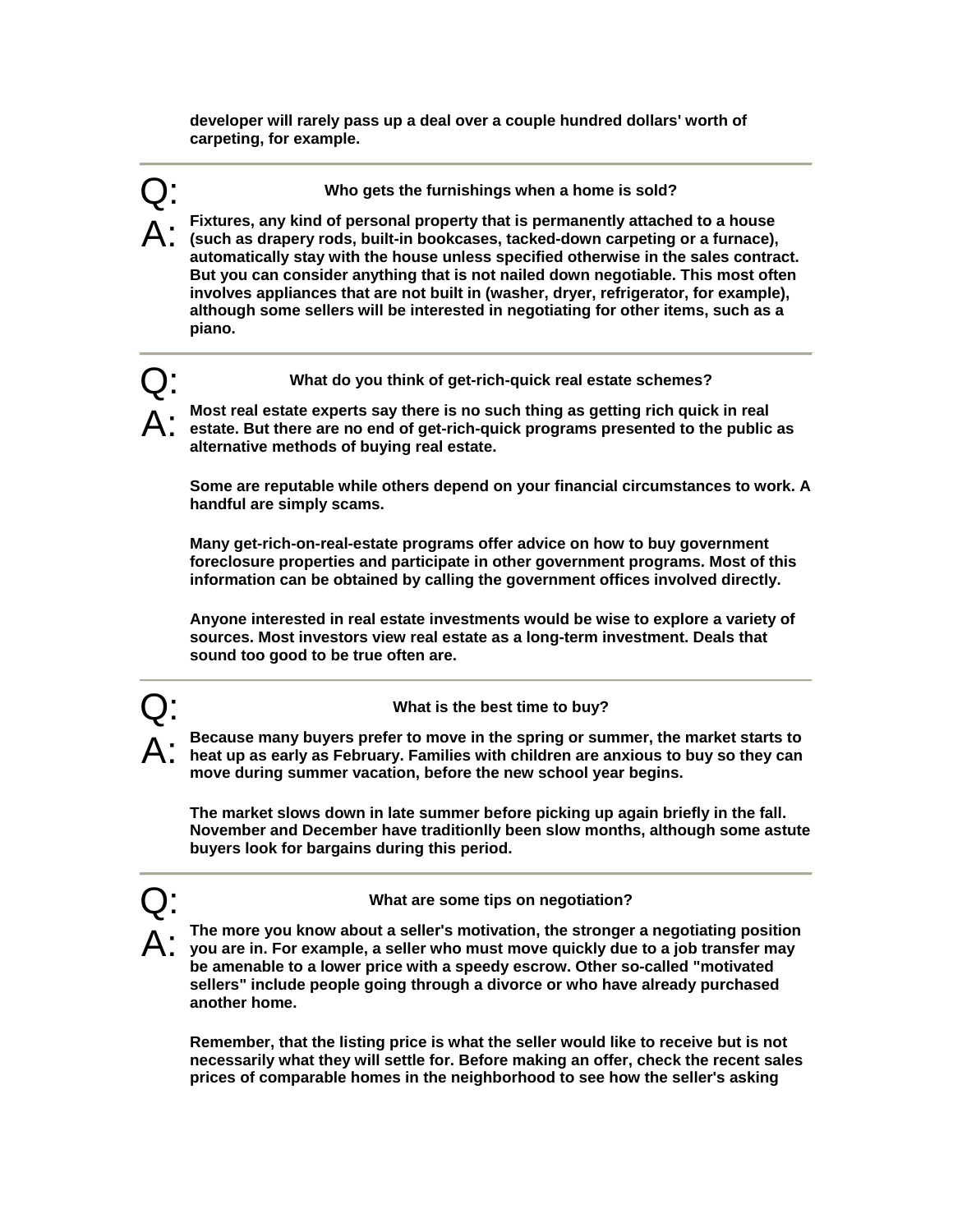**price stacks up.** 

**Some experts discourage making deliberate low-ball offers. While such an offer can be presented, it can also sour the sale and discourage the seller from negotiating at all.** 

Q: **What repairs should the seller make?** 

A: Most sellers like to make all minor repairs before going on the market in order to<br>
Seek a higher sales price. In addition, nearly all purchase contracts include a buyer<br>  $\blacksquare$ **contingency "inspection clause," which allows a buyer to back out if numerous defects are found. Once the problems are noted, buyers can attempt to negotiate repairs or a lower price.** 

Q: **What is the difference between list price, sales price and appraised value?**

A: The list price is a seller's advertised price, a figure that usually is only a rough<br>
estimate of what the seller wants to get. Sellers can price high, low or close to what<br>
intendent of the seller what is the seller is **they hope to get. To judge whether the list price is a fair one, be sure to consult comparable sales prices in the area.** 

**The sales price is the amount of money you as a buyer would pay for a property.** 

**The appraisal value is a certified appraiser's estimate of the worth of a property, and is based on comparable sales, the condition of the property and numerous other factors.** 

Q: **What is the first step to buying a home?** 

A: **Finding out what you can afford is one of the first steps, which can be done by pre-qualifying for a home loan. This step will help you narrow your search for both a neighborhood and particular houses. A pre-qualification is a simple calculation that considers several factors, but primarily your income. There are no guarantees with a lender prequalification notice, but it will be expected of you when you make an offer on a home.** 

Q: **Should I include an inspection contingency in my offer?** 

A: **An "inspection contingency" protects you as a buyer in a purchase offer by allowing you to cancel closing on the deal if an inspector finds problems with the property.** 

**As soon as the seller accepts a written offer, the document becomes a legally binding contract. The purchase contract can be written to include a contingency for any repairs found to be needed or related items the seller must take care of before closing. If these are not dealt with, and you have such a clause in your contract, you can delay or possibly cancel the closing. If it's not stated in the contract, you could face losing your deposit. There also may be costly legal implications stemming from backing out of a contract.** 

**You usually will have the right to choose the inspector (and be responsible for paying for the inspections). In addition to an overall inspection for structural**